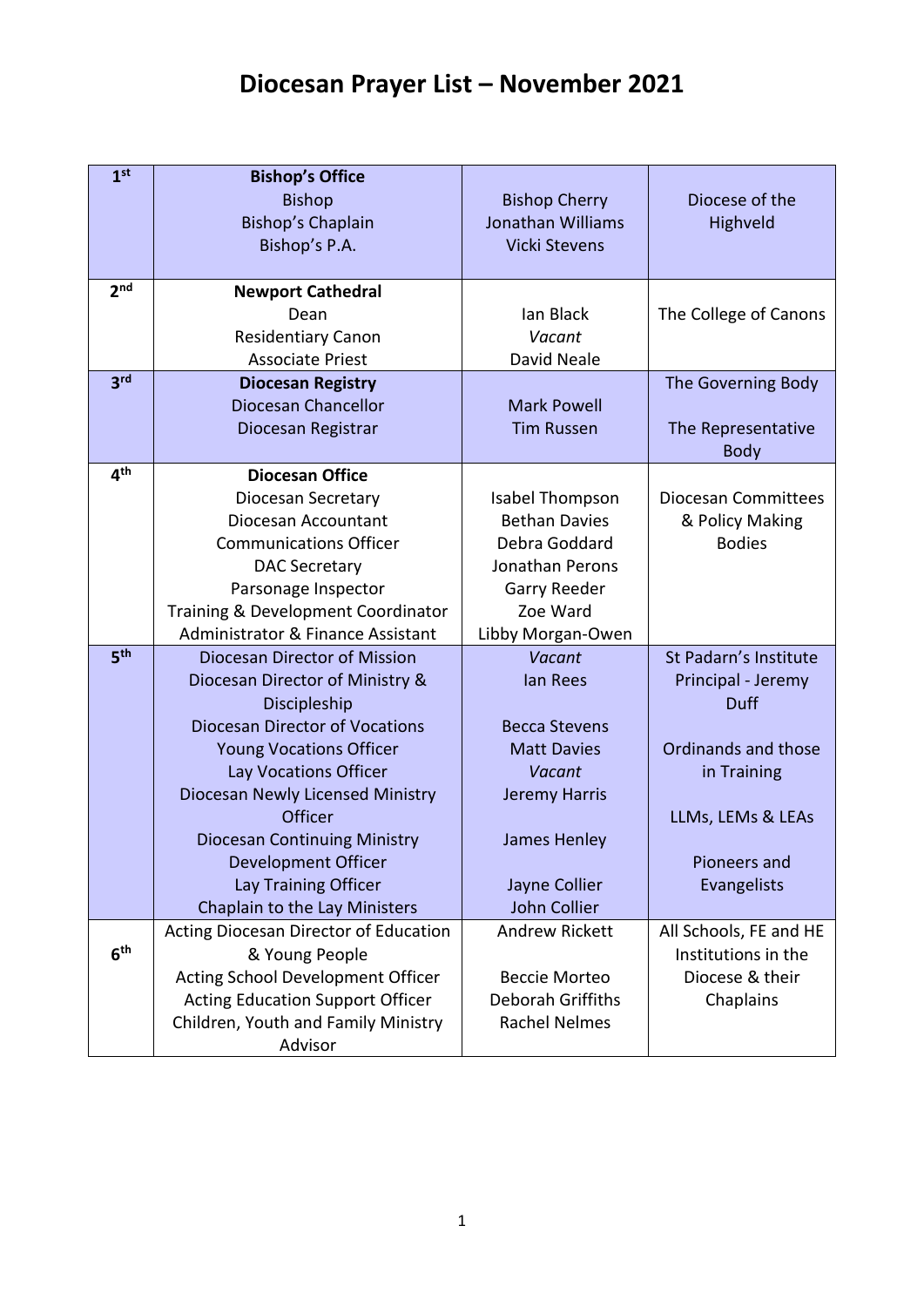| 7 <sup>th</sup>  | <b>Archdeaconry of Monmouth</b>                                                                                                                                                                                                                                                                                                                                                                                                                                                                                                                                                                  |                                                                                                                                                                                                                                                                                                                                       |                                                                                                                                      |
|------------------|--------------------------------------------------------------------------------------------------------------------------------------------------------------------------------------------------------------------------------------------------------------------------------------------------------------------------------------------------------------------------------------------------------------------------------------------------------------------------------------------------------------------------------------------------------------------------------------------------|---------------------------------------------------------------------------------------------------------------------------------------------------------------------------------------------------------------------------------------------------------------------------------------------------------------------------------------|--------------------------------------------------------------------------------------------------------------------------------------|
|                  | Archdeacon                                                                                                                                                                                                                                                                                                                                                                                                                                                                                                                                                                                       | lan Rees                                                                                                                                                                                                                                                                                                                              | <b>Ty Mawr Convent</b>                                                                                                               |
|                  | <b>Area Deans</b>                                                                                                                                                                                                                                                                                                                                                                                                                                                                                                                                                                                | Julian Gray, Jeremy<br>Harris, Kevin Hasler                                                                                                                                                                                                                                                                                           | <b>Religious and New</b><br>Monastic<br>Communities                                                                                  |
| 8 <sup>th</sup>  | <b>Abergavenny and Villages Ministry</b><br>Area<br>Abergavenny (St Mary, Christchurch)<br>Llanwenarth (St Peter) Abergavenny<br>(Holy Trinity) Govilon (Christchurch)<br>Llanfoist (St Ffwyst) Llanelen (St<br>Helen)                                                                                                                                                                                                                                                                                                                                                                           | John Connell, Jeff<br>Pearse, Lea Ryder,<br>Malcolm Lane, Andrew<br>Willie, Francis Buxton,<br>Marc Winchester,<br>Stephen James, Janet<br>Delaney<br>LLMs:<br>Gaynor Parfitt, Gillian<br>Wright, Clifford Jayne,<br>William Brimecombe,<br><b>Hywel Griffiths</b>                                                                    | Church Wardens,<br><b>Ministry Area Councils</b><br>and PCCs<br>Secretaries,<br><b>Treasurers and Gift</b><br><b>Aid Secretaries</b> |
| gth              | <b>North Monmouthshire Ministry Area</b><br>Llantilio Pertholey (St Teilo, Bettws<br>Chapel) Llanfihangel Crucorney Group<br>(United Parish of Crucorney) (St<br>David, St Martin, St Michael)<br>Grosmont (St Nicholas) Skenfrith (St<br>Bride) Llanfair (St Mary) Llangattock<br>Lingoed (St Cadoc) Llanaddewi<br>Rydderch (St David) Llanarth &<br>Llansantfraed (St Bridget) Llangattock<br>- j - Usk (St Cadoc) Llantilio Crossenny<br>(St Teilo) Penrhos (St Cadoc)<br>Llanvetherine (St James the Elder)<br>Llanvapley (St Mable) Llanddewi<br>Skirrid (St David)                         | Julian Gray, Gaynor<br>Burrett, Heidi Prince,<br>John Humphries,<br>John Hughes, Michael<br>Smith, Peter Cobb,<br>Lorraine Cavanagh,<br>Andrew Dawson,<br>Andrew Harter,<br>Mary Moore, Pat<br><b>Vowles</b><br>LLMs:<br>Sandy Ireson,<br><b>Christine Everitt</b>                                                                    | Llantilio Pertholey<br><b>CiW Primary School</b>                                                                                     |
| 10 <sup>th</sup> | Area 3<br>Dingestow (St Dingat) Cwmcarvan (St<br>Catwg) Penyclawdd (St Martin)<br>Tregaer (St Mary) Rockfield (St<br>Cenhedlon) St Maughan's &<br>Llangattock - Vibon Avel (St Cadoc, St<br>Meugan) Llanvihangel-ystern-Llewern<br>(St Michael) Monmouth (St Mary the<br>Virgin) Overmonnow (St Thomas)<br>Mitchel Troy (St Michael) Wonastow<br>(St Wonnow) Llandogo (St Oudoceus)<br>Tintern (St Michael) Llanishen (St<br>Dennis) Trellech Grange (Parish<br>Church) Llanfihangel-Tor-y-Mynydd<br>(St Michael) Llansoy (St Tysoi) Trellech<br>& Penallt (Old St Marys Church, St<br>Nicholas) | Tim Dack, Karen Dack,<br>Catherine Haynes,<br>Nigel Juckes, Owen<br>Williams, Janet<br>Bromley, Bishop<br>Dominic Walker, Julie<br>Barrell, Colin Wilcox,<br>Jane Avery, Janet<br>Bone, Margaret<br>Cooling, RoseMary<br>Dagger, Nicholas<br>Taylor, Jean Prosser<br>LLMs:<br>Martin Suter, Jan<br>Pain, Lyn Harper, Paul<br>Stafford | <b>Osbaston CiW Primary</b><br>School                                                                                                |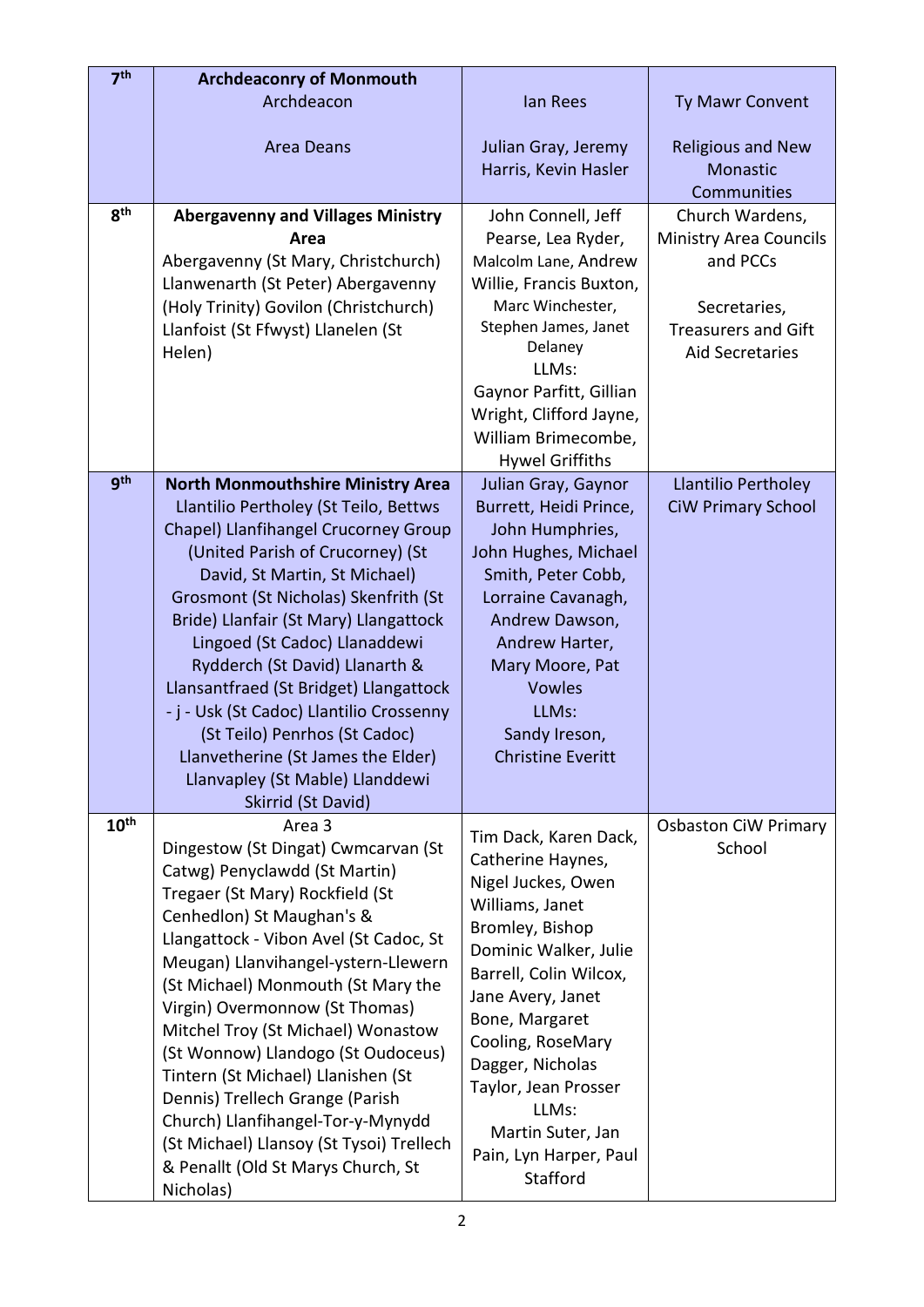| <b>Williams CiW Primary</b><br>Caerwent (St Stephen & St Tathan)<br>Davies, Hilary Prest,<br>Llanvair Discoed (St Mary) Penhow (St<br>School<br>Sam Patterson, Daniel<br>John the Baptist) St Brides (St Bridget)<br>Frett, Gilly Hubbard,<br>Llanvaches (St Dubritius) Llandevaud<br>Glyndwr Hackett,<br><b>Magor CiW Primary</b><br>School<br>(St Peter) Caldicot (St Mary the Virgin,<br>Chris Carey, Kay<br>St Marys Portskewett, St Marys<br>Denly, Mandy East<br>Rogiet) Magor (Langstone Parish<br>Church, St Cadwaladr, St Martin, St<br>LLMs:<br>Mary Magdalene, St Marys Llanwern,<br>Graham Lynch, David<br>St Marys Magor, St Marys Nash, St<br>Flint, Paul Glover,<br>Pam Richards, June<br>Marys Undy, St Marys Wilcrick, St<br>Powell, David Harper<br>Thomas)<br>12 <sup>th</sup><br><b>Severn Wye Ministry Area</b><br>Mothers' Union<br>Philip Averay, Michael<br>Newchurch (St Peter) Mathern (St<br>Gollop, Julian White,<br>Diocesan President-<br>Tewdric) Mounton (St Andoenus) St<br>Nansi Davies, John<br>Pat Jarrett<br>Pierre (St Peter) Shirenewton (St<br>Waters,<br>Thomas a Becket) Chepstow (St Mary, | 11 <sup>th</sup> | <b>Netherwent Ministry Area</b> | Jeremy Harris, Allan | Archbishop Rowan |
|---------------------------------------------------------------------------------------------------------------------------------------------------------------------------------------------------------------------------------------------------------------------------------------------------------------------------------------------------------------------------------------------------------------------------------------------------------------------------------------------------------------------------------------------------------------------------------------------------------------------------------------------------------------------------------------------------------------------------------------------------------------------------------------------------------------------------------------------------------------------------------------------------------------------------------------------------------------------------------------------------------------------------------------------------------------------------------------------------------------------------------------|------------------|---------------------------------|----------------------|------------------|
|                                                                                                                                                                                                                                                                                                                                                                                                                                                                                                                                                                                                                                                                                                                                                                                                                                                                                                                                                                                                                                                                                                                                       |                  |                                 |                      |                  |
|                                                                                                                                                                                                                                                                                                                                                                                                                                                                                                                                                                                                                                                                                                                                                                                                                                                                                                                                                                                                                                                                                                                                       |                  |                                 |                      |                  |
|                                                                                                                                                                                                                                                                                                                                                                                                                                                                                                                                                                                                                                                                                                                                                                                                                                                                                                                                                                                                                                                                                                                                       |                  |                                 |                      |                  |
|                                                                                                                                                                                                                                                                                                                                                                                                                                                                                                                                                                                                                                                                                                                                                                                                                                                                                                                                                                                                                                                                                                                                       |                  |                                 |                      |                  |
|                                                                                                                                                                                                                                                                                                                                                                                                                                                                                                                                                                                                                                                                                                                                                                                                                                                                                                                                                                                                                                                                                                                                       |                  |                                 |                      |                  |
|                                                                                                                                                                                                                                                                                                                                                                                                                                                                                                                                                                                                                                                                                                                                                                                                                                                                                                                                                                                                                                                                                                                                       |                  |                                 |                      |                  |
|                                                                                                                                                                                                                                                                                                                                                                                                                                                                                                                                                                                                                                                                                                                                                                                                                                                                                                                                                                                                                                                                                                                                       |                  |                                 |                      |                  |
|                                                                                                                                                                                                                                                                                                                                                                                                                                                                                                                                                                                                                                                                                                                                                                                                                                                                                                                                                                                                                                                                                                                                       |                  |                                 |                      |                  |
|                                                                                                                                                                                                                                                                                                                                                                                                                                                                                                                                                                                                                                                                                                                                                                                                                                                                                                                                                                                                                                                                                                                                       |                  |                                 |                      |                  |
|                                                                                                                                                                                                                                                                                                                                                                                                                                                                                                                                                                                                                                                                                                                                                                                                                                                                                                                                                                                                                                                                                                                                       |                  |                                 |                      |                  |
|                                                                                                                                                                                                                                                                                                                                                                                                                                                                                                                                                                                                                                                                                                                                                                                                                                                                                                                                                                                                                                                                                                                                       |                  |                                 |                      |                  |
|                                                                                                                                                                                                                                                                                                                                                                                                                                                                                                                                                                                                                                                                                                                                                                                                                                                                                                                                                                                                                                                                                                                                       |                  |                                 |                      |                  |
|                                                                                                                                                                                                                                                                                                                                                                                                                                                                                                                                                                                                                                                                                                                                                                                                                                                                                                                                                                                                                                                                                                                                       |                  |                                 |                      |                  |
|                                                                                                                                                                                                                                                                                                                                                                                                                                                                                                                                                                                                                                                                                                                                                                                                                                                                                                                                                                                                                                                                                                                                       |                  |                                 |                      |                  |
|                                                                                                                                                                                                                                                                                                                                                                                                                                                                                                                                                                                                                                                                                                                                                                                                                                                                                                                                                                                                                                                                                                                                       |                  |                                 |                      |                  |
|                                                                                                                                                                                                                                                                                                                                                                                                                                                                                                                                                                                                                                                                                                                                                                                                                                                                                                                                                                                                                                                                                                                                       |                  |                                 |                      |                  |
|                                                                                                                                                                                                                                                                                                                                                                                                                                                                                                                                                                                                                                                                                                                                                                                                                                                                                                                                                                                                                                                                                                                                       |                  |                                 |                      |                  |
|                                                                                                                                                                                                                                                                                                                                                                                                                                                                                                                                                                                                                                                                                                                                                                                                                                                                                                                                                                                                                                                                                                                                       |                  |                                 |                      |                  |
|                                                                                                                                                                                                                                                                                                                                                                                                                                                                                                                                                                                                                                                                                                                                                                                                                                                                                                                                                                                                                                                                                                                                       |                  |                                 |                      |                  |
| St Christopher) St Arvans (St Arvan, St<br>LLMs:                                                                                                                                                                                                                                                                                                                                                                                                                                                                                                                                                                                                                                                                                                                                                                                                                                                                                                                                                                                                                                                                                      |                  |                                 |                      |                  |
| Mary) Devauden (St James) Itton (St<br>John Gale, Gilly                                                                                                                                                                                                                                                                                                                                                                                                                                                                                                                                                                                                                                                                                                                                                                                                                                                                                                                                                                                                                                                                               |                  |                                 |                      |                  |
| Deiniol) Kilgwrrwg (Holy Cross)<br>Lambert, Tony Utting                                                                                                                                                                                                                                                                                                                                                                                                                                                                                                                                                                                                                                                                                                                                                                                                                                                                                                                                                                                                                                                                               |                  |                                 |                      |                  |
| 13 <sup>th</sup><br>Raglan CiW Primary<br><b>Heart of Monmouthshire Ministry</b><br>Kevin Hasler, Sheila                                                                                                                                                                                                                                                                                                                                                                                                                                                                                                                                                                                                                                                                                                                                                                                                                                                                                                                                                                                                                              |                  |                                 |                      |                  |
| School<br>Toms, Sally Ingle-<br>Area                                                                                                                                                                                                                                                                                                                                                                                                                                                                                                                                                                                                                                                                                                                                                                                                                                                                                                                                                                                                                                                                                                  |                  |                                 |                      |                  |
| Bettws Newydd, Kemeys Commander,<br>Gillis, Graham                                                                                                                                                                                                                                                                                                                                                                                                                                                                                                                                                                                                                                                                                                                                                                                                                                                                                                                                                                                                                                                                                    |                  |                                 |                      |                  |
| Trostrey and Llanfihangel Gobion w<br>Opperman, Pam Love,<br><b>Usk CiW Primary</b>                                                                                                                                                                                                                                                                                                                                                                                                                                                                                                                                                                                                                                                                                                                                                                                                                                                                                                                                                                                                                                                   |                  |                                 |                      |                  |
| Llanfair Kilgeddin (Bettws Newydd, All<br>School<br>Bob Greenland, John                                                                                                                                                                                                                                                                                                                                                                                                                                                                                                                                                                                                                                                                                                                                                                                                                                                                                                                                                                                                                                                               |                  |                                 |                      |                  |
| Saints, St David) Raglan (St Cadoc)<br>Collier, Peter                                                                                                                                                                                                                                                                                                                                                                                                                                                                                                                                                                                                                                                                                                                                                                                                                                                                                                                                                                                                                                                                                 |                  |                                 |                      |                  |
| Llandenny (St John the Apostle)<br>Woodman, Stephen<br>The Prison Service &                                                                                                                                                                                                                                                                                                                                                                                                                                                                                                                                                                                                                                                                                                                                                                                                                                                                                                                                                                                                                                                           |                  |                                 |                      |                  |
| Bryngwyn (St Peter) Goetre (St Peter)<br>Chaplains<br>James                                                                                                                                                                                                                                                                                                                                                                                                                                                                                                                                                                                                                                                                                                                                                                                                                                                                                                                                                                                                                                                                           |                  |                                 |                      |                  |
| Llanover (St Bartholomew) Mamhilad                                                                                                                                                                                                                                                                                                                                                                                                                                                                                                                                                                                                                                                                                                                                                                                                                                                                                                                                                                                                                                                                                                    |                  |                                 |                      |                  |
| (St Illtud) Monkswood & Glascoed (St<br>LLM:                                                                                                                                                                                                                                                                                                                                                                                                                                                                                                                                                                                                                                                                                                                                                                                                                                                                                                                                                                                                                                                                                          |                  |                                 |                      |                  |
| Matthew, St Michael) Llangybi<br><b>Barbara Stone</b>                                                                                                                                                                                                                                                                                                                                                                                                                                                                                                                                                                                                                                                                                                                                                                                                                                                                                                                                                                                                                                                                                 |                  |                                 |                      |                  |
| (Christchurch, St Cybi) Llanbadoc (St<br>Madoc) Tredunnoc (St Andrew)                                                                                                                                                                                                                                                                                                                                                                                                                                                                                                                                                                                                                                                                                                                                                                                                                                                                                                                                                                                                                                                                 |                  |                                 |                      |                  |
| Llanhennock (St John) Llandegfedd (St                                                                                                                                                                                                                                                                                                                                                                                                                                                                                                                                                                                                                                                                                                                                                                                                                                                                                                                                                                                                                                                                                                 |                  |                                 |                      |                  |
| Tegfeth), Usk, Gwenhelog w Llangwm                                                                                                                                                                                                                                                                                                                                                                                                                                                                                                                                                                                                                                                                                                                                                                                                                                                                                                                                                                                                                                                                                                    |                  |                                 |                      |                  |
| Uchaf and Llangwm Isaf, Gwernesney                                                                                                                                                                                                                                                                                                                                                                                                                                                                                                                                                                                                                                                                                                                                                                                                                                                                                                                                                                                                                                                                                                    |                  |                                 |                      |                  |
| and Llangeview (St Mary) Llantrisant                                                                                                                                                                                                                                                                                                                                                                                                                                                                                                                                                                                                                                                                                                                                                                                                                                                                                                                                                                                                                                                                                                  |                  |                                 |                      |                  |
| & Llanllowell (St Peter, Paul & John)                                                                                                                                                                                                                                                                                                                                                                                                                                                                                                                                                                                                                                                                                                                                                                                                                                                                                                                                                                                                                                                                                                 |                  |                                 |                      |                  |
| Wolvesnewton (St Thomas a Becket)                                                                                                                                                                                                                                                                                                                                                                                                                                                                                                                                                                                                                                                                                                                                                                                                                                                                                                                                                                                                                                                                                                     |                  |                                 |                      |                  |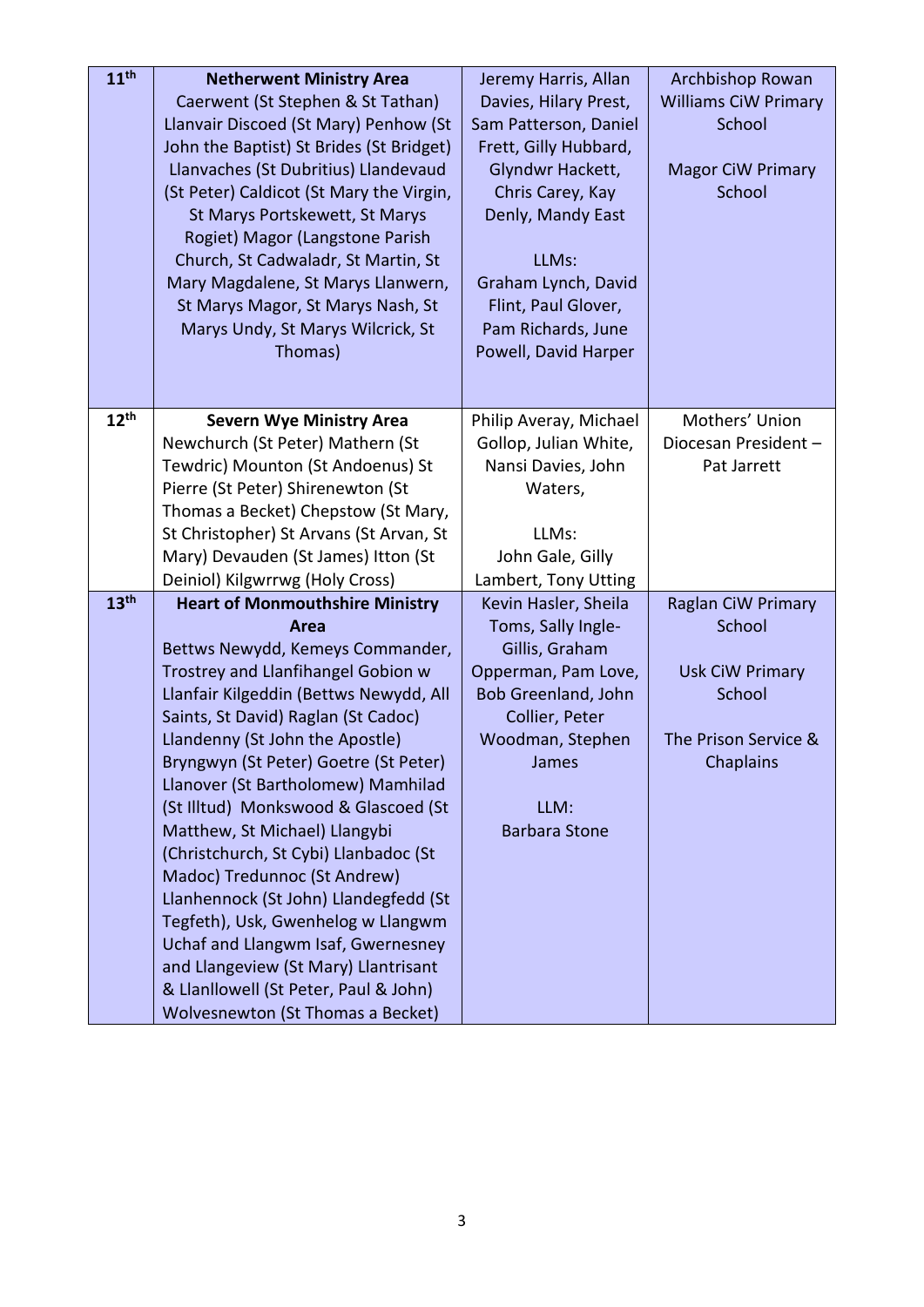| 14 <sup>th</sup> | <b>Archdeaconry of Newport</b>                                        |                                  | <b>Mission to Seafarers</b>        |
|------------------|-----------------------------------------------------------------------|----------------------------------|------------------------------------|
|                  | Archdeacon                                                            | Jonathan Williams                | Chaplain - Mark                    |
|                  | Area Deans                                                            | Sue Pratten (Acting)             | Lawson-Jones                       |
| 15 <sup>th</sup> | <b>Newport North West Ministry Area</b>                               | Becca Stevens, Justin            | <b>Malpas CiW Primary</b>          |
|                  | Newport (St Mark) Newport (All                                        | Groves, Chris                    | School                             |
|                  | Saints) Bettws (St David) Newport (St                                 | Watkins, Henry                   |                                    |
|                  | Paul, St Stephen & Holy Trinity)                                      | Davies, Frances Jones,           | Koinonia Helping                   |
|                  | Malpas (St Mary)                                                      | Matt Sellers, Liz                | <b>Hands Project</b>               |
|                  |                                                                       | Houghton                         |                                    |
|                  |                                                                       |                                  |                                    |
|                  |                                                                       | LLMs:                            |                                    |
|                  |                                                                       | John Lipscombe, Mary             |                                    |
|                  |                                                                       | Kinchin, Chris<br>Pennant, Mary  |                                    |
|                  |                                                                       | <b>Beckley</b>                   |                                    |
| 16 <sup>th</sup> | <b>Beechwood Ministry Area</b>                                        | Will Ingle-Gillis, David         | Charles Williams CiW               |
|                  | Caerleon (St Cadoc) Newport                                           | Matthews, Sam                    | <b>Primary School</b>              |
|                  | Christchurch Newport (St Andrew & St                                  | Helkvist, Linda Batt,            |                                    |
|                  | Philip) Maindee (St John the                                          | Stephen Blewett, Sue             | Church Organists,                  |
|                  | Evangelist, St Mary) Newport (St                                      | Pratten                          | Choirs, Music Groups               |
|                  | Julian & St Aaron) Newport (St Teilo)                                 |                                  | and Music Bands                    |
|                  |                                                                       | LLMs:                            |                                    |
|                  |                                                                       | Graham Davies, Janis             |                                    |
|                  |                                                                       | <b>Davies</b>                    |                                    |
| 17 <sup>th</sup> | <b>Mountain and Marsh Ministry Area</b>                               | Dean Aaron Roberts,              | Parish Safeguarding                |
|                  | Bedwas (St Barrwg, St Thomas) Rudry<br>(St James) Machen (St John, St | <b>Arthur Parkes</b>             | Co-ordinators                      |
|                  | Michael) Michaelston-y-Fedw (St                                       |                                  |                                    |
|                  | Michael) Marshfield (St Mary) St                                      | LLM:                             |                                    |
|                  | <b>Brides (St Bridget)</b>                                            | <b>Gay Hollywell</b>             |                                    |
| 18 <sup>th</sup> | Area 4                                                                | Christopher Stone,               | The Homeless,                      |
|                  | Bassaleg (St Anne, St Basil, St John the                              | Anne Golledge,                   | <b>Newport Night</b>               |
|                  | Baptist) The Gaer (St Martin) Newport                                 | Bronwen Summers,                 | Shelter, Ravens House              |
|                  | (St John the Baptist) Maesglas (St                                    | Colin Westbrook                  | Trust and All Food                 |
|                  | Thomas)                                                               |                                  | <b>Banks</b>                       |
| 19 <sup>th</sup> | <b>East Cardiff Ministry Area</b>                                     | James Henley, David              | All Saints CiW Primary             |
|                  | Cyncoed (All Saints, St Edeyrn, All                                   | Kellen, Marian                   | School<br><b>Bishop Childs CiW</b> |
|                  | Saints, St David, Pontprennau)<br>Llanrumney (St Dyfrig) Rumney (St   | Dowsett,<br>Audrey Jenkins, Glyn | <b>Primary School</b>              |
|                  | Augustine) St Mellons (St Mellon)                                     | Jenkins, Beverley                | St David's CiW                     |
|                  |                                                                       | Smith, John Thorne,              | <b>Primary School</b>              |
|                  |                                                                       | Gareth Rayner-                   | St Mellon's CiW                    |
|                  |                                                                       | Williams, Colin                  | <b>Primary School</b>              |
|                  |                                                                       | Sutton, Eric Burke               |                                    |
|                  |                                                                       |                                  | <b>East Cardiff</b>                |
|                  |                                                                       |                                  | Ecumenical                         |
|                  |                                                                       |                                  | Partnership - Lesley               |
|                  |                                                                       |                                  | Lawrence                           |
|                  |                                                                       |                                  |                                    |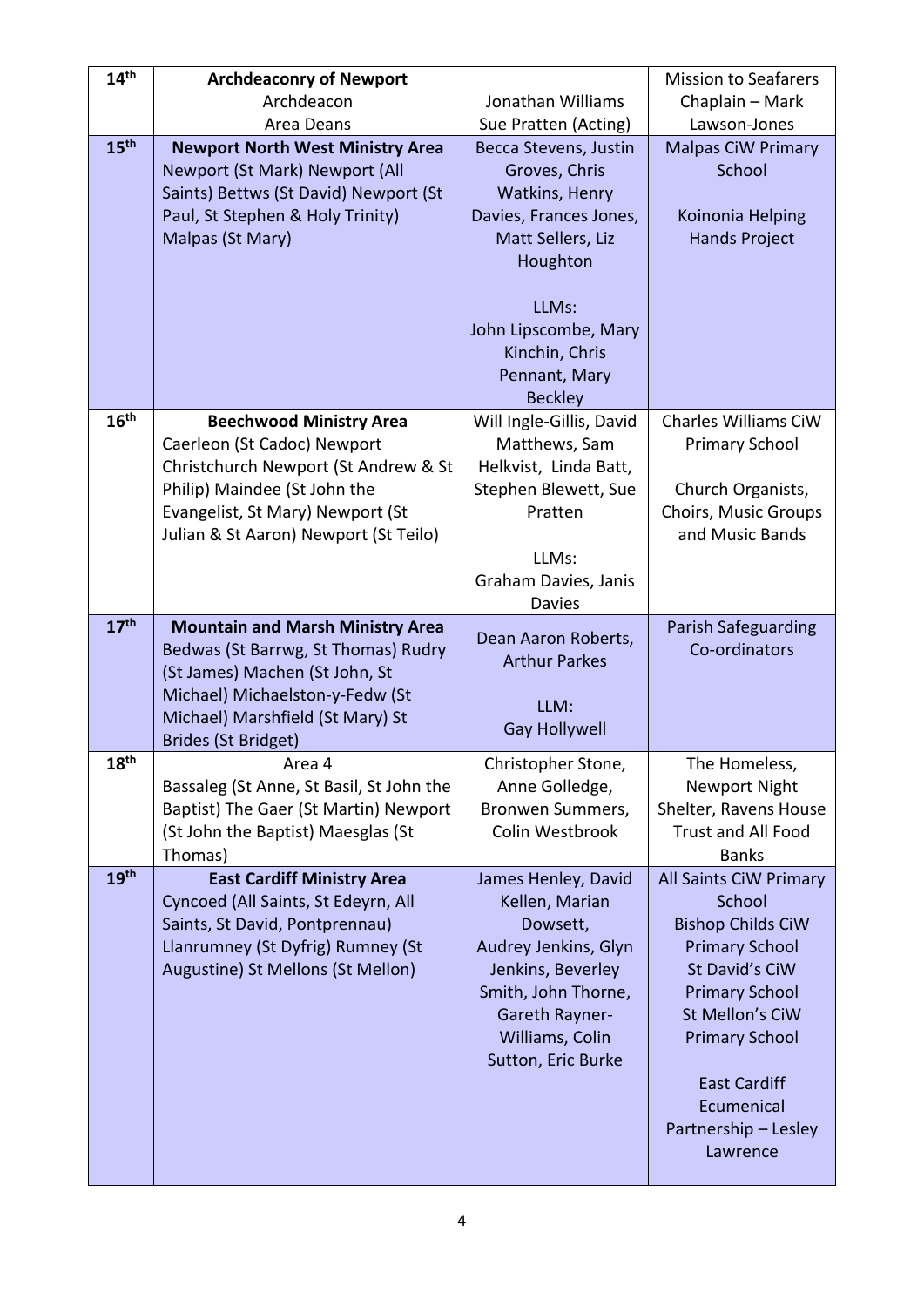| 20 <sup>th</sup> | <b>Archdeaconry of the Gwent Valleys</b>                                    |                                |                                                        |
|------------------|-----------------------------------------------------------------------------|--------------------------------|--------------------------------------------------------|
|                  | Archdeacon                                                                  | Vacant                         | Church Bellringers                                     |
|                  | Area Deans                                                                  | Mark Owen                      |                                                        |
|                  |                                                                             |                                |                                                        |
| 21 <sup>st</sup> | <b>Islwyn Ministry Area</b>                                                 | Mark Owen, Nicholas            | <b>Street Pastors</b>                                  |
|                  | Lower Islwyn (Risca, Newbridge,                                             | Gill, Trevor Morgan,           |                                                        |
|                  | Cwmcarn and Abercarn) (St Margaret,                                         | Nick Adams, Lisa               |                                                        |
|                  | St Mary, St Luke, St Paul, St Peter)                                        | Taylor, Heulwen Rees,          |                                                        |
|                  | Upper Islwyn (Blackwood, Fleur de Lis,                                      | Stephen Smith,                 |                                                        |
|                  | Mynyddislwyn) (St Augustine, St                                             | <b>Andrew Nelmes</b>           |                                                        |
|                  | Tudor, St Theodore, St Davids                                               |                                |                                                        |
|                  | Oakdale, St Davids Fleur de Lis, St                                         | LLMs:                          |                                                        |
|                  | Thomas, St Margaret)                                                        | Tony Dash, Maureen             |                                                        |
|                  |                                                                             | Morgan, Mary Rees              |                                                        |
| 22 <sup>nd</sup> | <b>Mynydd Bedwellte Ministry Area</b>                                       | Matt Davis, Elizabeth          | Boys' Brigade & Girls'                                 |
|                  | Bedwellty (St Dingat, St Peter, St                                          | Jones, Dylan Bate,             | <b>Brigade</b>                                         |
|                  | Sannan) Rhymney (St David, St Paul)                                         | Brenda Jones,                  |                                                        |
|                  | Tredegar St George & St James (St                                           |                                |                                                        |
|                  | George)                                                                     | LLMs:                          |                                                        |
| 23 <sup>rd</sup> | <b>Cwmbran Church in Wales Ministry</b>                                     | Nick Perry, Elizabeth          | <b>Henllys CiW Primary</b>                             |
|                  | Area                                                                        | Kerl, Frieda Evans,            | School                                                 |
|                  | Llanfrechfa (All Saints) Cwmbran and                                        | Sue Hobbs, Wendy               |                                                        |
|                  | Pontnewydd (St Gabriel, St Mary, St                                         | Tayler, Brian Pippen,          | Ponthir CiW Primary                                    |
|                  | Michael, St Peter, Holy Trinity, Henllys                                    | <b>Karin Pardoe</b>            | School                                                 |
|                  | <b>Worship Centre)</b>                                                      |                                |                                                        |
|                  |                                                                             | LLMs:                          |                                                        |
|                  |                                                                             | Sue Atwell, Terrie             |                                                        |
| 24 <sup>th</sup> |                                                                             | Smith, Ken Jacob               |                                                        |
|                  | <b>Upper Eastern Valleys Ministry Area</b><br>Blaenavon (St Paul, St Peter) | Chris Walters, Cheryl<br>Lewis | <b>Blaenavon Heritage</b><br><b>CiW Primary School</b> |
|                  | Abertillery (St Michael) Cwmtillery (St                                     |                                |                                                        |
|                  | Paul) Llanhilleth (St Mark) Six Bells (St                                   | LLMs:                          |                                                        |
|                  | John) Upper Ebbw Valleys Benefice (St                                       | Denise Bartlett, Roger         | Abertillery Centre of                                  |
|                  | Peter, St David, St Paul, Holy Trinity &                                    | Evans, Helen Millard,          | Mission, Lead                                          |
|                  | St Anne, Christchurch)                                                      |                                | Evangelist - Hannah                                    |
|                  |                                                                             | Lay Evangelist:                | Seal CA                                                |
|                  |                                                                             | Angela Edwards                 |                                                        |
|                  |                                                                             |                                | The Church Army                                        |
| 25 <sup>th</sup> | <b>Mid Torfaen Ministry Area</b>                                            | Kate O'Sullivan, Philip        | The Church Lads' &                                     |
|                  | Mid-Torfaen (Griffithstown, Panteg,                                         | Godsell, Alison Littler,       | Church Girls' Brigades                                 |
|                  | Llanvihangel Pontymoile, Pontypool)                                         | Linda Hall                     |                                                        |
|                  | (St Hilda, St Oswald, St Mary, St                                           |                                |                                                        |
|                  | Michael, St Cadoc, St John, St                                              | LLM:                           |                                                        |
|                  | Matthew)                                                                    | <b>Jim Thompson</b>            |                                                        |